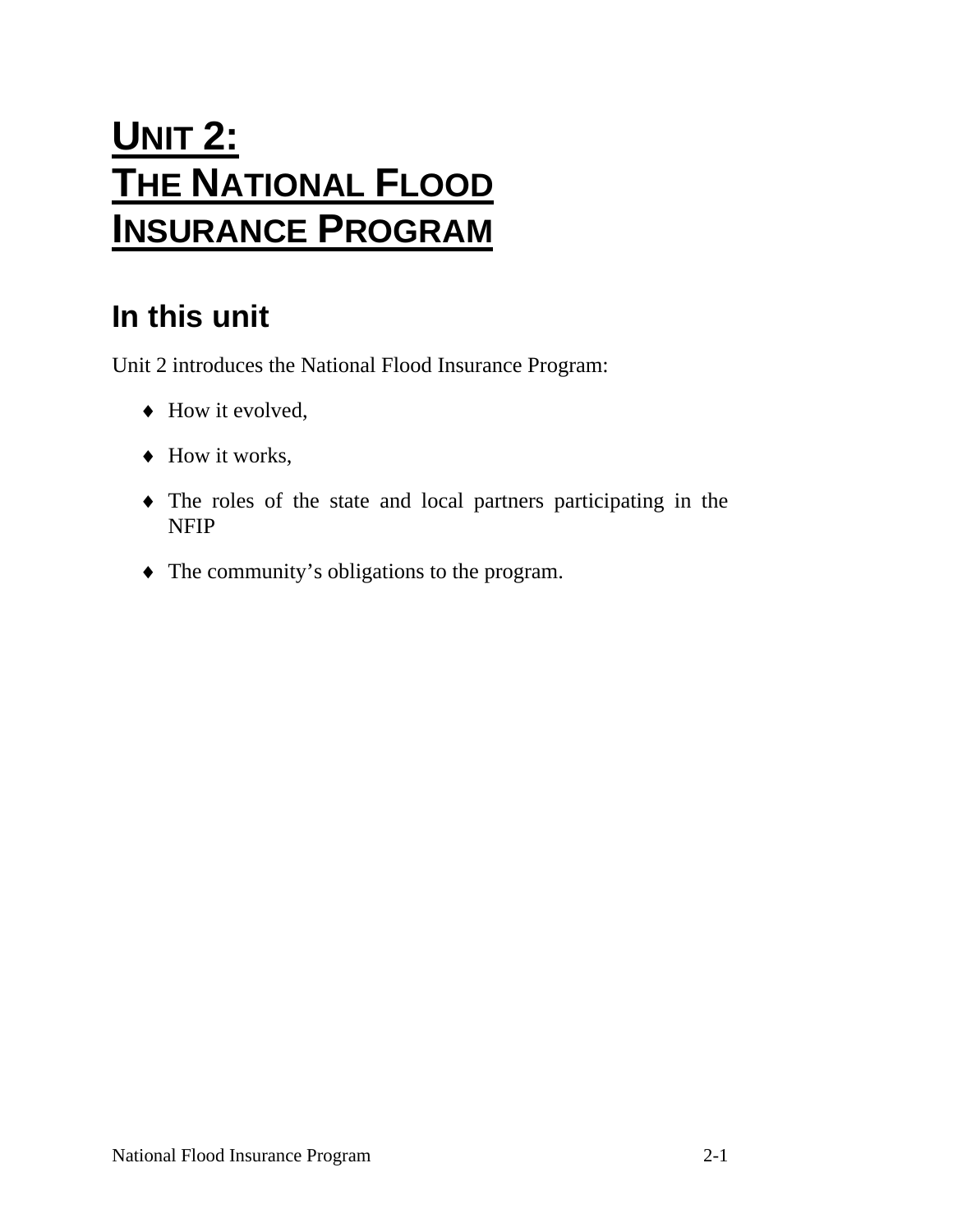# **Contents**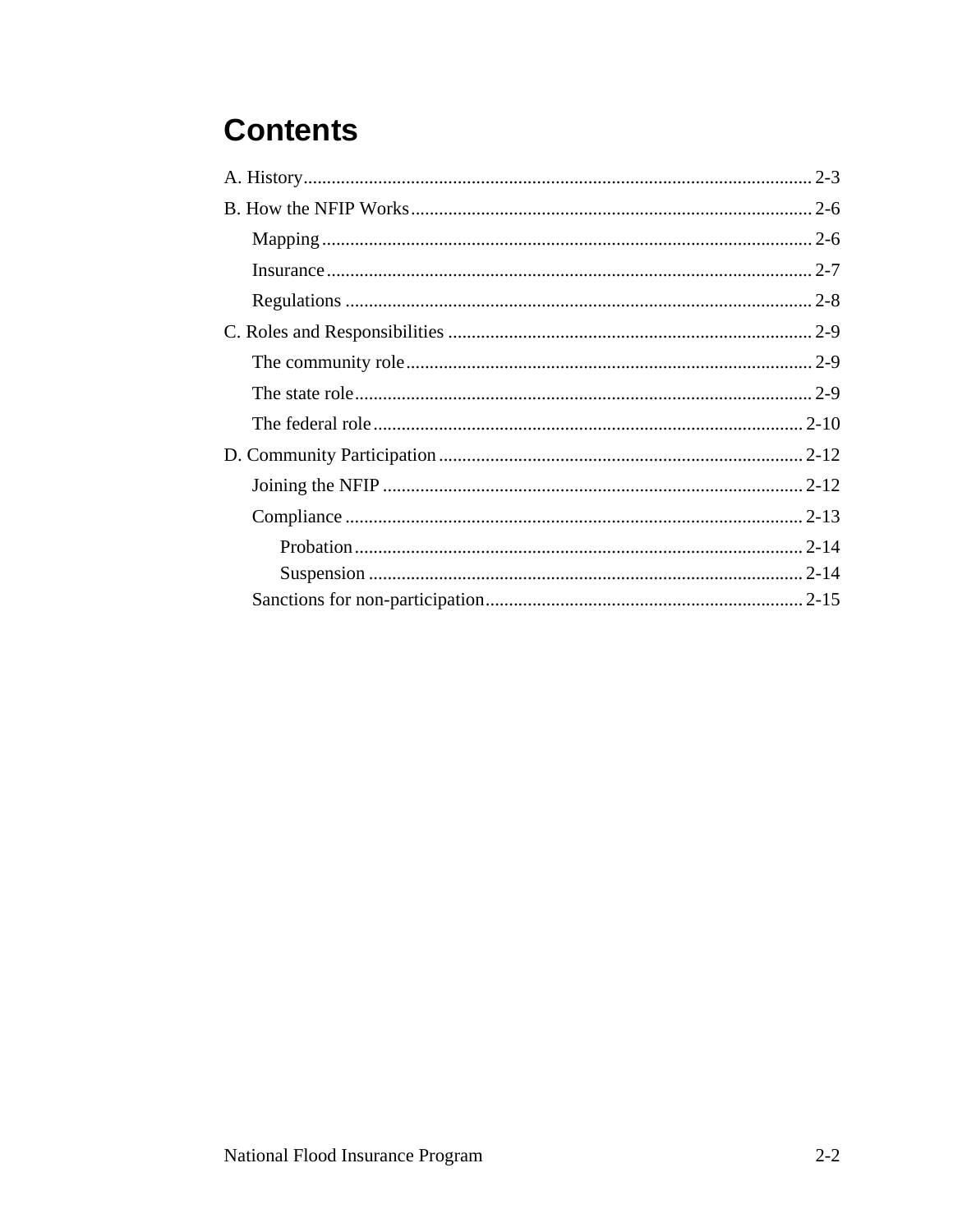## <span id="page-2-0"></span>**A. HISTORY**

Historically, people at risk from flooding could only hope for help from their neighbors and charitable organizations in the event of a flood.

Government assistance varied from community to community, and flood insurance was scarce. During the 1920s, the insurance industry concluded that flood insurance could not be a profitable venture because the only people who would want flood coverage would be those who lived in floodplains.

Since they were sure to be flooded, the rates would be too high to attract customers.

During the 1960s, Congress became concerned with problems related to the traditional methods of dealing with floods and flood damage—construction of structural projects and federal disaster assistance. Both were proving to be quite expensive, with no end in sight.

Congress concluded that:

- ♦ Although Federal flood programs were funded by all taxpayers, they primarily helped only residents of floodplains.
- ♦ Flood protection structures were expensive and could not protect everyone.
- ♦ People continued to build and live in floodplains, thus still risking disaster.
- ♦ Disaster relief was both inadequate and expensive.
- ♦ The private insurance industry could not sell affordable flood insurance because only those at high risk would buy it.

In 1968, Congress passed the National Flood Insurance Act to correct some of the shortcomings of the traditional flood control and flood relief programs. The act created the National Flood Insurance Program (NFIP) to:

- ♦ Transfer the costs of private property flood losses from the taxpayers to floodplain property owners through flood insurance premiums.
- ♦ Provide floodplain residents and property owners with financial aid after floods, especially smaller floods that do not warrant federal disaster aid.
- ♦ Guide development away from flood hazard areas.
- ♦ Require that new and substantially improved buildings be constructed in ways that would minimize or prevent damage during a flood.

Congress charged the Federal Insurance Administration (which at that time was in the Department of Housing and Urban Development) with responsibility for the program. The program is currently administered by the Federal Emer-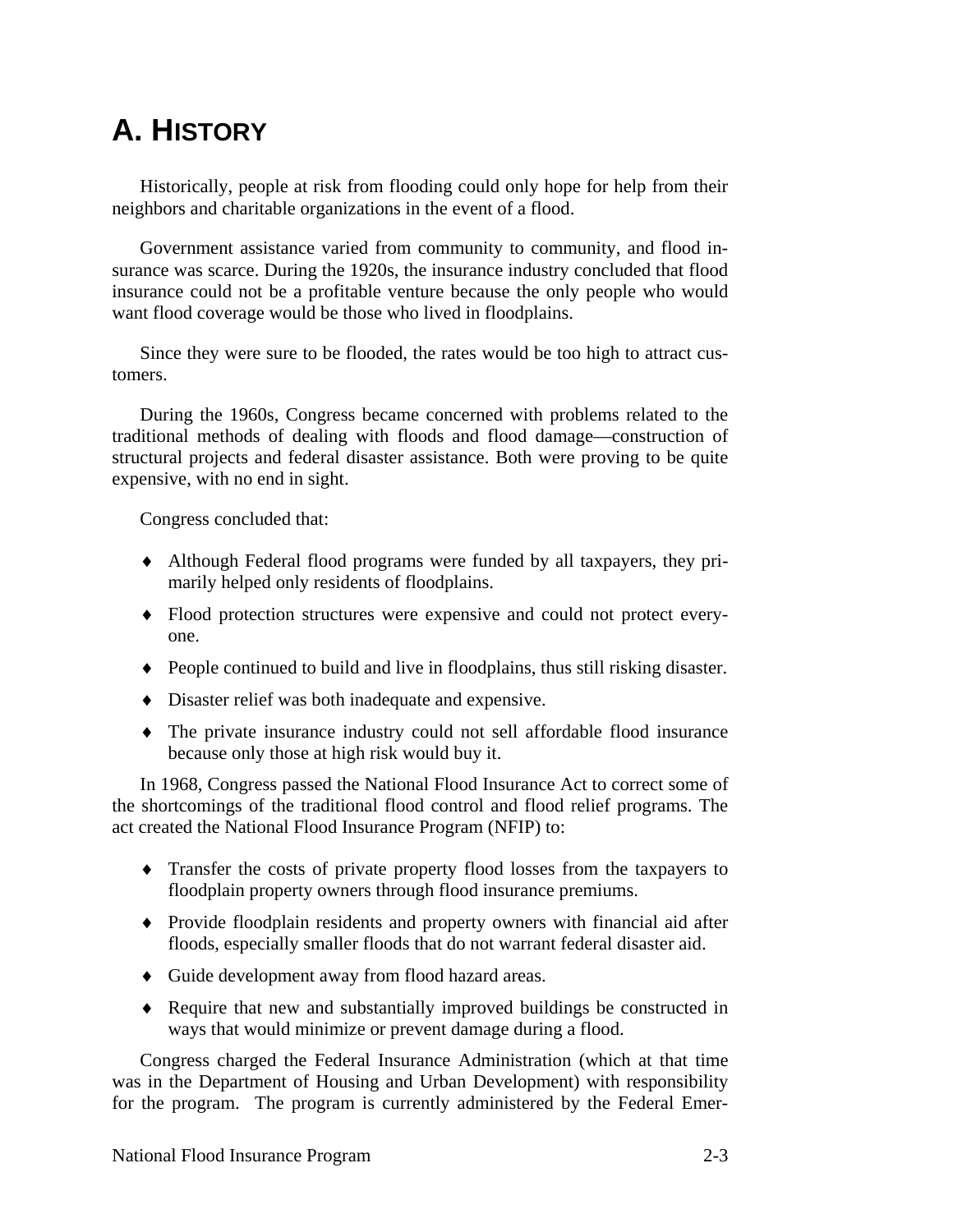gency Management Agency (FEMA) within the Department of Homeland Security.

Participation in the NFIP grew slowly. In 1972, Hurricane Agnes devastated a wide area of the eastern United States. Disaster assistance costs were the highest ever, leading Congress to examine why the NFIP was so little used. Investigators found that few communities had joined the NFIP—there were fewer than 100,000 flood insurance policies in force nationwide. The availability of flood insurance alone had not been enough to motivate communities to join the NFIP or individuals to purchase flood insurance.

To remedy this, the Flood Disaster Protection Act was passed in 1973. The Act prohibited most types of Federal assistance for acquisition or construction of buildings in the floodplains of non-participating communities. It also required that buildings located in identified flood hazard areas have flood insurance coverage as a condition of receiving Federal financial assistance or loans from federally insured or regulated lenders, and as a condition for receiving federal disaster assistance. These "sanctions" for non-participation, which are detailed later in this unit, make it hard for any community that wants federal assistance for properties in floodplains to avoid joining the NFIP.

The 1973 Act spurred participation in the program dramatically. By the end of the decade, more than 15,000 communities had signed on and about two million flood insurance policies were in effect.

In 1979, the Federal Insurance Administration (FIA) and the NFIP were transferred to the newly created Federal Emergency Management Agency (FEMA). During the early 1980's, FIA worked to reduce the program's dependence on its authority to borrow from the Federal Treasury. Through a series of rate increases and other adjustments, the program has been self-supporting since 1986. The NFIP is funded primarily through premium income, which pays nearly all administrative and mapping costs as well as claims. In recent years the NFIP has received supplemental funding from Congress to accelerate its Map Modernization program.

Since 1973, the program has been amended several times. The most important changes came under the National Flood Insurance Reform Act of 1994 which fine tuned various aspects of the program, such as authorizing the Community Rating System, increasing the maximum amount of flood insurance coverage, strengthening the mandatory purchase requirement, and establishing a grant program for mitigation plans and projects.

The Reform Act and the initiation of a flood insurance advertising campaigns boosted sales of flood insurance policies again. By the August of 2003, there were nearly 4.4 million flood insurance policies in force.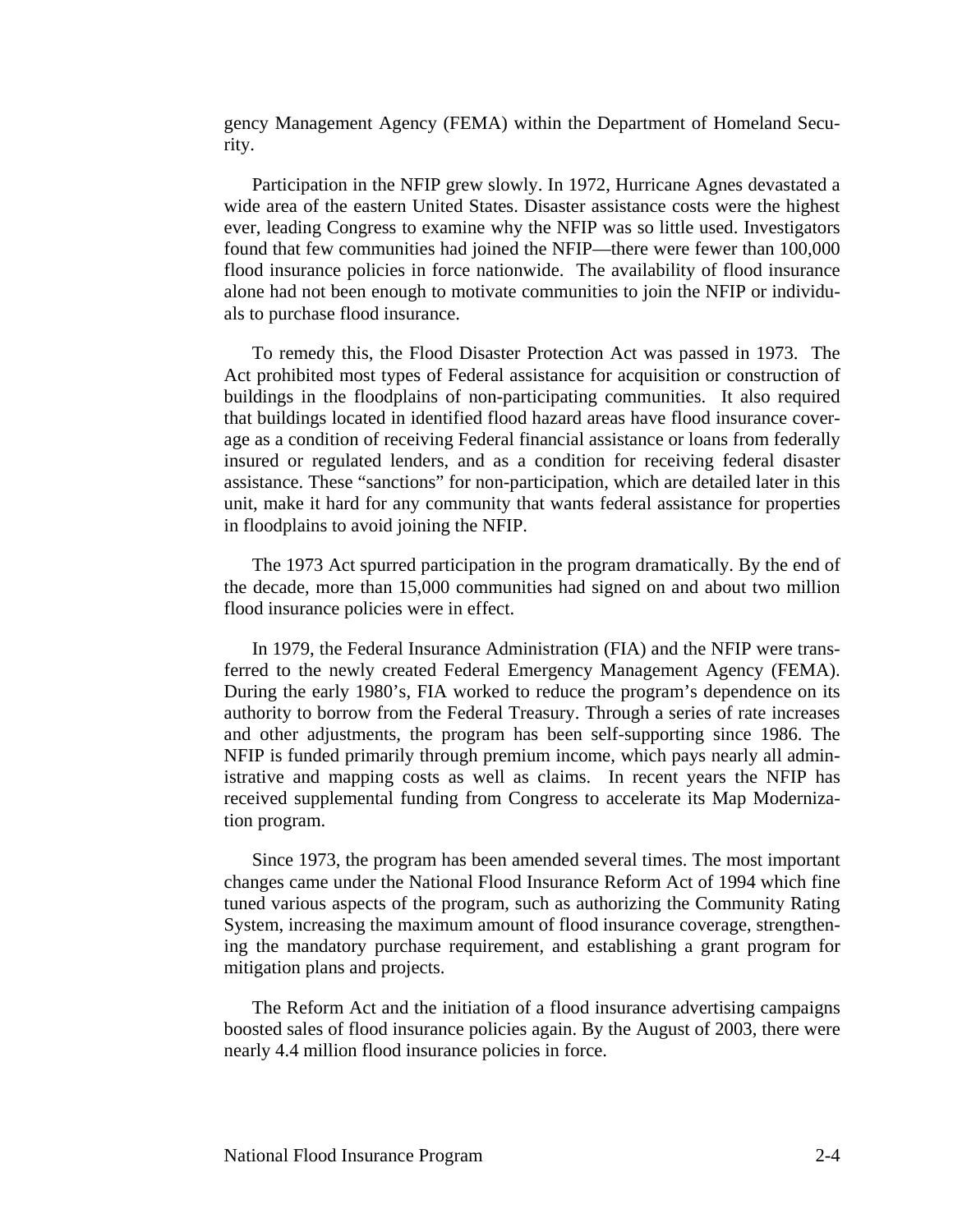By January of 2004, there also were 19,937 participating communities. As shown in Figure 2-1, the greatest growth in numbers of communities occurred in the late 1970's, after the provisions of the 1973 amendments took effect.



**Figure 2-1. NFIP community participation**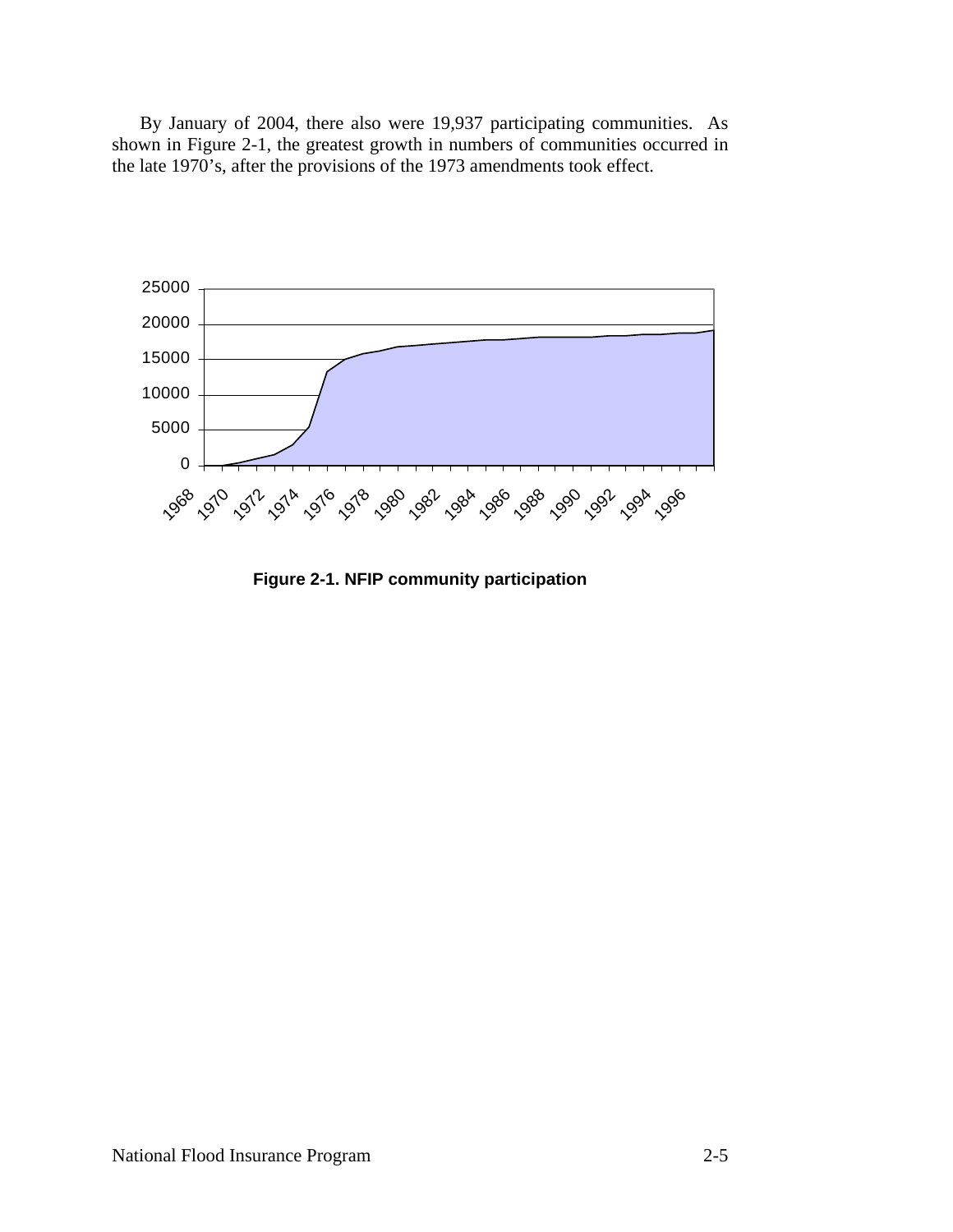### <span id="page-5-0"></span>**B. HOW THE NFIP WORKS**

The NFIP is based on a mutual agreement between the Federal Government and the community. Federally backed flood insurance is made available in those communities that agree to regulate development in their mapped floodplains. If the communities do their part in making sure future floodplain development meets certain criteria, FEMA will provide flood insurance for properties in the community.

Because most communities with a known flood problem are in the NFIP, this reference guide does not cover how a community applies to join. However, it does explain the three basic parts to the NFIP—mapping, insurance, and regulations. As discussed below, these three parts are interconnected and mutually supportive.

#### **MAPPING**

FEMA has prepared a floodplain map and developed flood hazard data for most communities in the country. The maps and data are used for several purposes:

- ♦ Communities, states and Federal agencies use them as the basis for the regulating new floodprone construction,
- ♦ Insurance agents use them when rating flood insurance policies, and
- ♦ Lenders and Federal agencies used them to determine when flood insurance must be purchased as a condition of a loan or financial assistance.

FEMA has issued two kinds of maps:

- ♦ The first map received for most communities was called a Flood Hazard Boundary Map (FHBM). This just showed the boundaries of the floodplain using approximate methods.
- ♦ Most communities have had their FHBMs replaced by a Flood Insurance Rate Map, or FIRM. A FIRM usually is based on a Flood Insurance Study and includes flood elevations and other hazard information needed to better protect new construction from flood damage.

Buildings that pre-date the FIRM are treated differently than buildings built after the flood hazard was made public on the FIRM. These existing structures are called "pre-FIRM" buildings, while new construction is called "post-FIRM."

The flood insurance rates for post-FIRM buildings are based on how protected they are from the mapped hazard. Therefore, both the NFIP's regulations and insurance coverage depend on the accuracy and utility of the maps.

The NFIP's maps and flood studies are covered in depth in Units 3 and 4.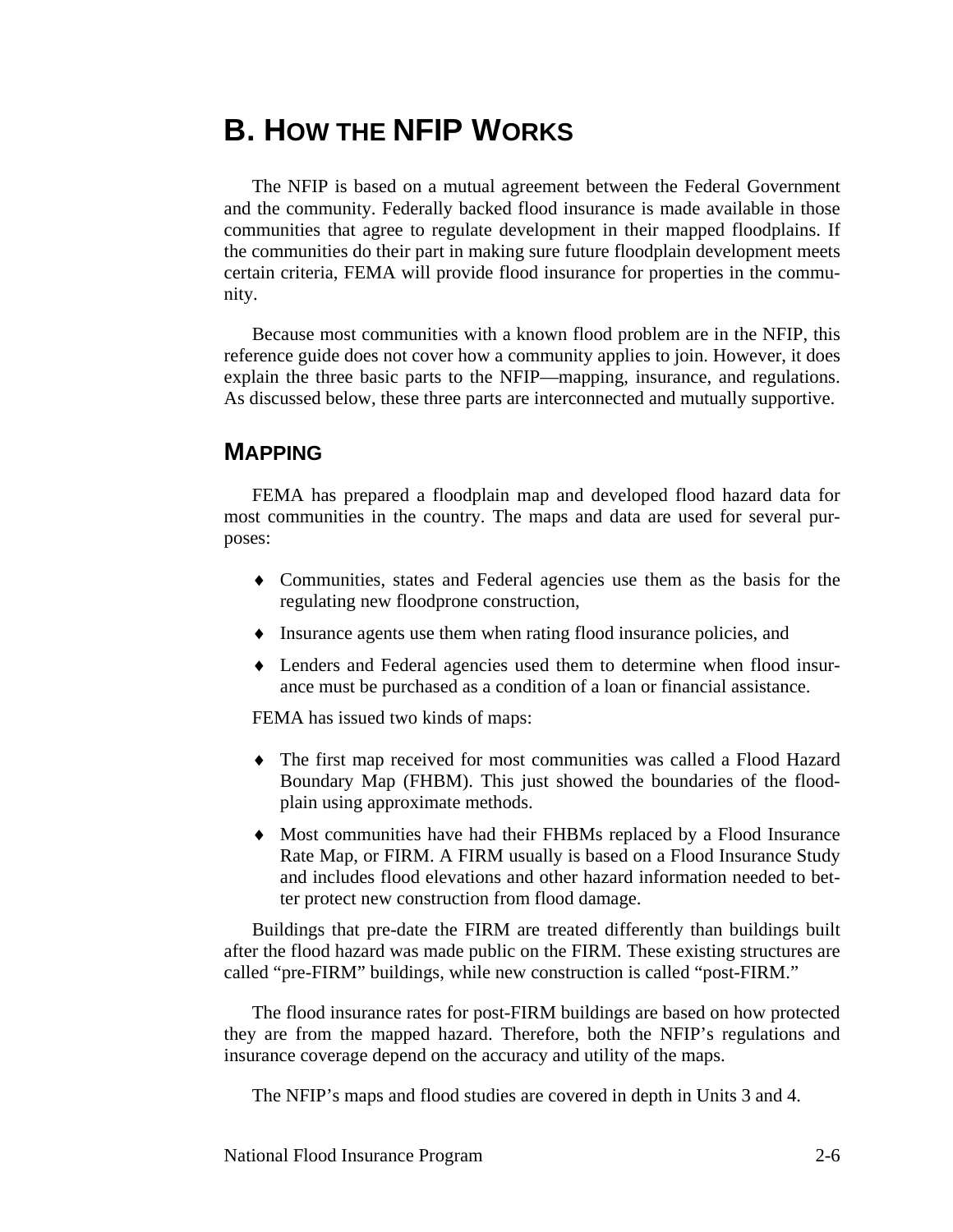#### <span id="page-6-0"></span>**INSURANCE**

Every building located in a participating community may be covered by a flood insurance policy—even buildings not located in a mapped floodplain. Coverage is for damage by a "flood."

A flood is defined by NFIP regulations as

A "general and temporary condition of partial or complete inundation of normally dry land areas from:

- (1) "The overflow of inland or tidal waters or
- (2) "The unusual and rapid accumulation or runoff of surface waters from any source."

The official definition also includes mudflows and erosion.

Flood insurance premiums for post-FIRM buildings are based on the degree of flood protection they are provided. Therefore, it is very important for communities to ensure that new buildings in the floodplain are constructed properly.

The flood insurance premium rates for pre-FIRM buildings are subsidized by the NFIP. Owners of these policies do not pay "actuarial" rates, i.e., rates based on the true risk the building is exposed to.

No matter whether a building is pre-FIRM or post-FIRM, with flood insurance, owners of floodprone properties pay more of their share toward flood relief. And, they get claims paid when needed.

The NFIP has paid out over \$12 billion in flood insurance claim payments for big and small floods (see Figure 2-2). Insurance provides relief for all floods, including those not large enough or severe enough to warrant federal disaster aid.

| <b>TROPICAL STORM ALLISON</b> | 6/01  | \$1,084 MILLION |
|-------------------------------|-------|-----------------|
| LOUISIANA STORM               | 5/95  | \$584 MILLION   |
| <b>HURRICANE FLOYD</b>        | 9/99  | \$437 MILLION   |
| <b>HURRICANE OPAL</b>         | 10/95 | \$399 MILLION   |
| <b>HURRICANE HUGO</b>         | 9/89  | \$376 MILLION   |
| NOR'EASTER                    | 10/92 | \$342 MILLION   |
| <b>MIDWEST FLOOD</b>          | 6/93  | \$271 MILLION   |
| <b>HURRICANE FRAN</b>         | 9/96  | \$214 MILLION   |
| <b>MARCH STORM</b>            | 3/93  | \$211 MILLION   |
| <b>HOUSTON FLOODS</b>         | 10/94 | \$217 MILLION   |
| <b>HURRICANE ANDREW</b>       | 8/92  | \$168 MILLION   |

**Figure 2-2. Largest claim events paid by the NFIP**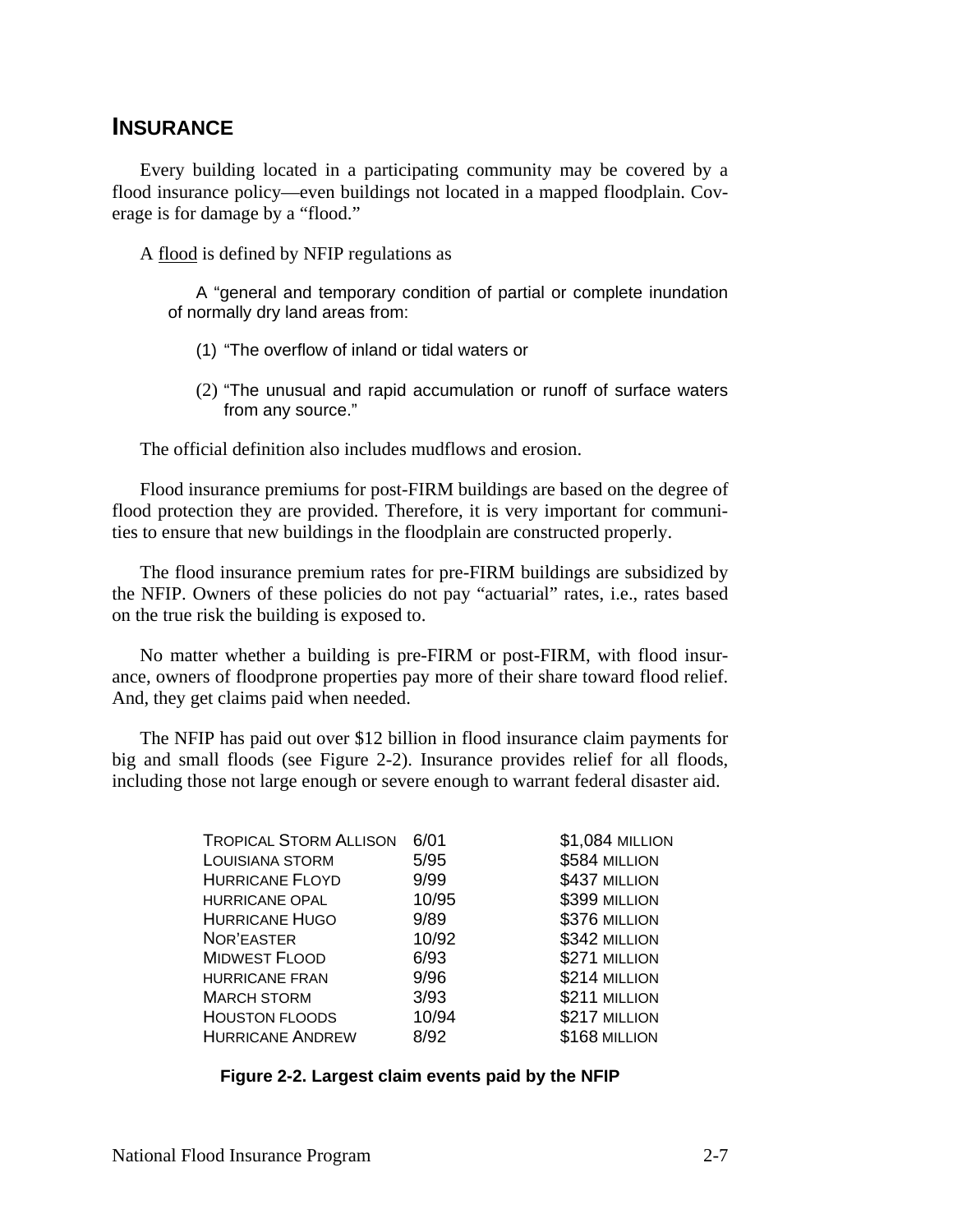<span id="page-7-0"></span>Flood insurance and its relation to construction regulations are discussed in more detail in Unit 9.

#### **REGULATIONS**

The NFIP underwrites flood insurance coverage only in those communities that adopt and enforce floodplain regulations that meet or exceed NFIP criteria. Buildings built in accordance with these regulations have a lower risk of flooding and can be insured at lower rates.

The community's floodplain regulations are designed to ensure that new buildings will be protected from the flood levels shown on the FIRM and that development will not make the flood hazard worse. Over time, exposure to flood damage should be reduced as the older pre-FIRM buildings are replaced by post-FIRM buildings that comply with the regulations. Eventually a community should have only post-FIRM building's subject to little or no flood damage.

The NFIP construction regulations focus on protecting insurable buildings, but they also provide a degree of protection to other types of development. These criteria are detailed in Unit 5.

Floodplain regulations initially were controversial and difficult to enforce. Many people wanted the freedom to build what they want without government controls. In some areas, they still may not be aware they need a local permit to build. However, as time has passed the regulations have become increasingly accepted as necessary to reduce flood damages and protect citizens from loss.

As a result of public opposition, a community may be inclined to not fully enforce all of the provisions of its ordinance, which puts its participation in the NFIP in peril. If the community does not fulfill its NFIP obligations to the federal government and allows construction in violation of its regulations, three things can happen:

- ♦ New buildings will be built subject to flood damage
- ♦ Insurance on an improperly constructed building may be very expensive.
- ♦ FEMA can impose sanctions on the community, to encourage it to correct its floodplain management program. The sanctions are discussed in Section D.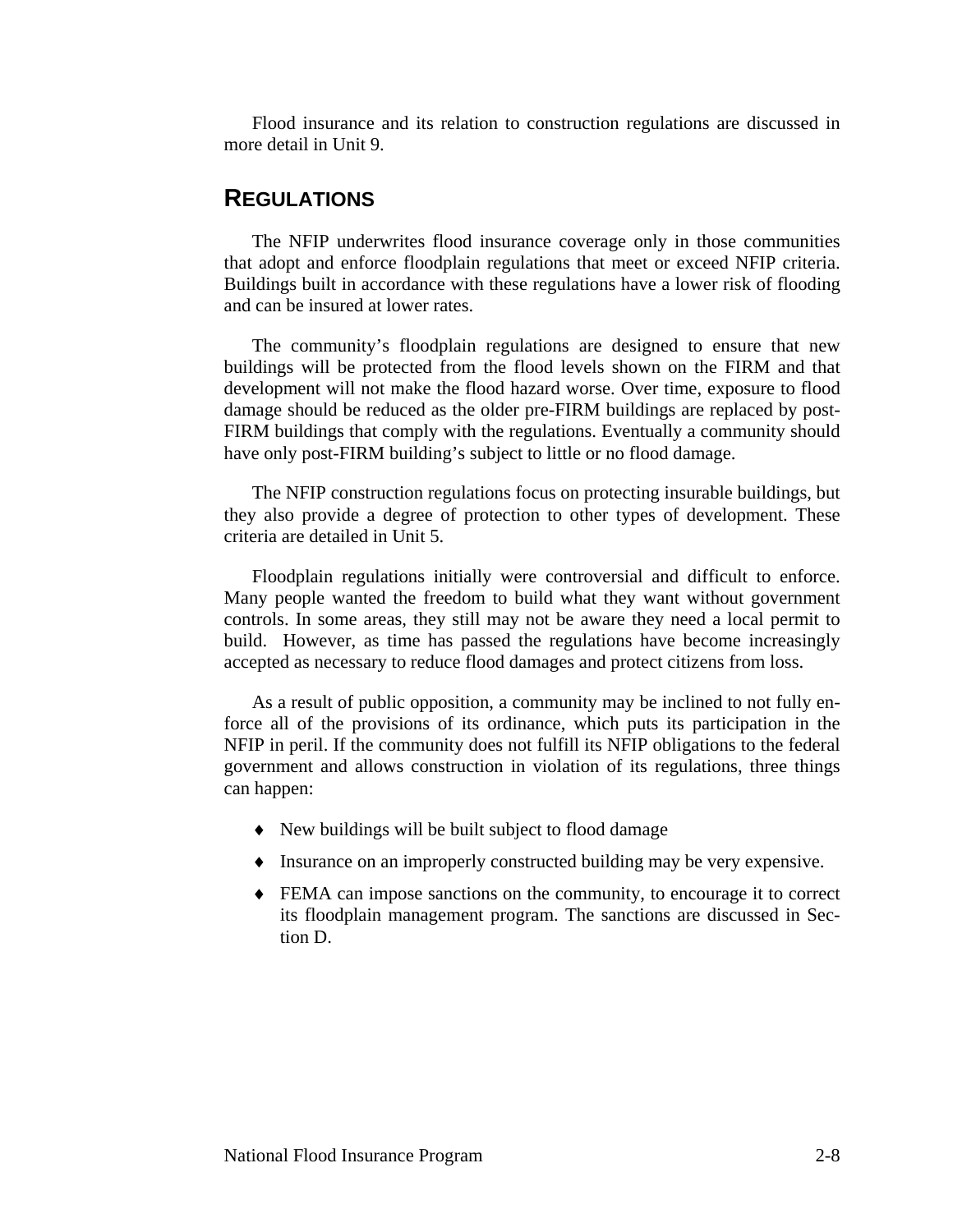### <span id="page-8-0"></span>**C. ROLES AND RESPONSIBILITIES**

The National Flood Insurance Program is founded on a mutual agreement between the federal government and each participating community. Local, state and federal governments, and private insurance companies must share roles and responsibilities to meet the goals and objectives of the NFIP.

The community's role is of paramount importance. Residents and property owners can get flood insurance only if the community carries out its responsibilities.

#### **THE COMMUNITY ROLE**

A community is a governmental body with the statutory authority to enact and enforce development regulations. These governmental bodies vary form state to state, but can include cities, towns, villages, townships, counties, parishes, special districts, states and Indian nations.

The community enacts and implements the floodplain regulations required for participation in the NFIP. The community's measures must meet regulations set by its state, as well as NFIP criteria. The NFIP requirements are covered in Unit 5.

A participating community commits itself to:

- ♦ Issuing or denying floodplain development/building permits.
- ♦ Inspecting all development to assure compliance with the local ordinance.
- ♦ Maintaining records of floodplain development.
- ♦ Assisting in the preparation and revision of floodplain maps.
- ♦ Helping residents obtain information on flood hazards, floodplain map data, flood insurance and proper construction measures.

### **THE STATE ROLE**

Each governor has selected a state coordinating agency for the NFIP. While the role of this agency varies from state to state, it usually includes:

- ♦ Ensuring that communities have the legal authorities necessary to adopt and enforce floodplain management regulations.
- ♦ Establishing minimum state regulatory requirements consistent with the NFIP.
- ♦ Providing technical and specialized assistance to local governments.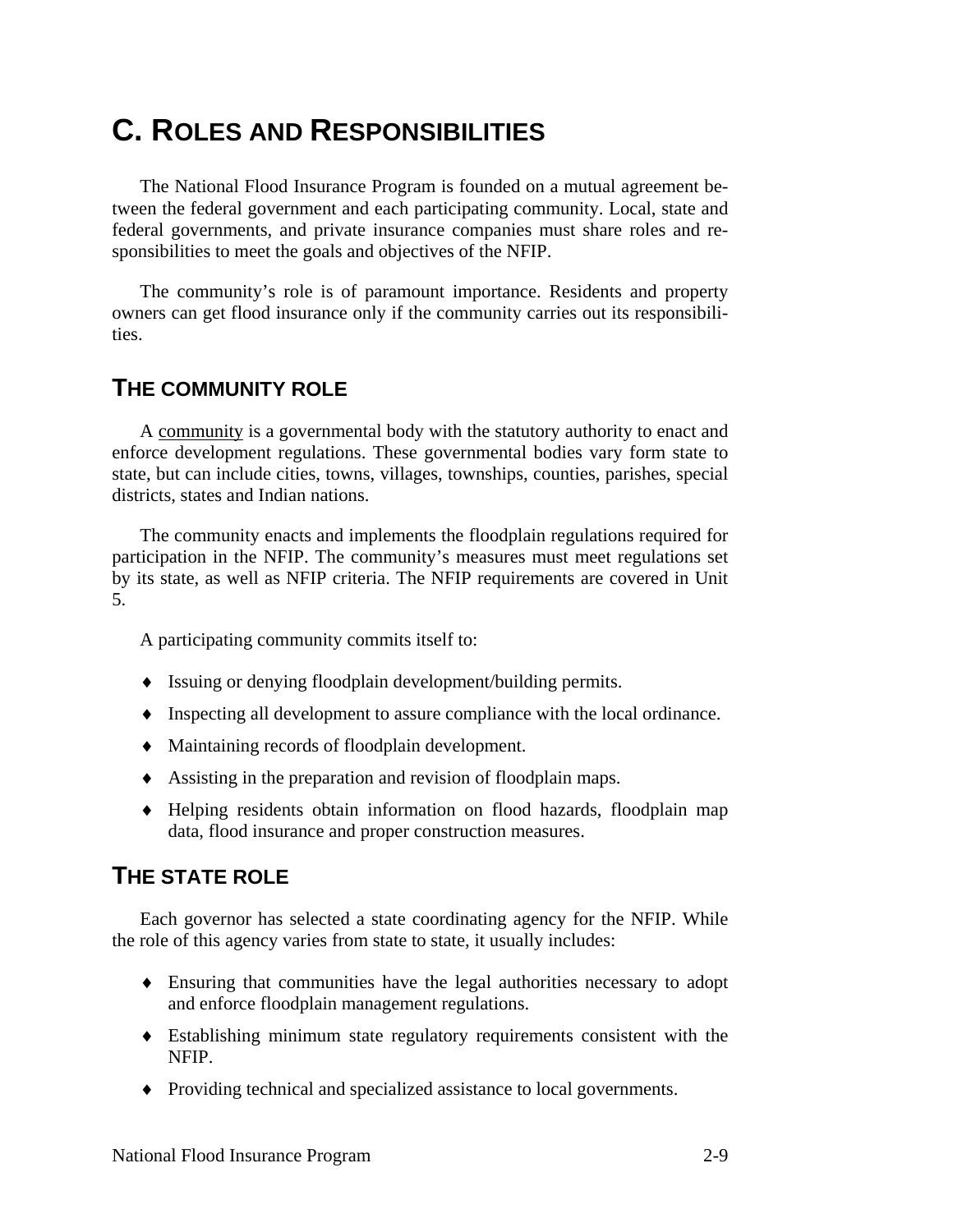♦ Coordinating the activities of various state agencies that affect the NFIP.

<span id="page-9-0"></span>Most states participate in the Community Assistance Program (CAP). Under CAP, NFIP funds are available on a 75 percent / 25 percent cost share to help the state coordinating agency provide technical assistance to communities and to monitor and evaluate their work. The telephone numbers of the state coordinating agencies are listed in Appendix B. Communities can contact their state coordinating agency for technical assistance in meeting NFIP requirements.

States also participate in the NFIP by establishing and enforcing floodplain management regulations for state-owned properties. This can be done through legislation, but more often has been done through a governor's executive order. A number of states have their own floodplain management statutes and regulations and operate floodplain management programs of their own in addition to supporting implementation of the NFIP.

#### **THE FEDERAL ROLE**

The Federal Emergency Management Agency (FEMA) within the Department of Homeland Security (DHS) administers the NFIP through its Regional Offices and its Mitigation Division.

The ten FEMA *Regional Offices* each have a Mitigation Division that coordinates the NFIP with states and communities. Each FEMA regional office covers four to eight states and territories. Together they work with the nearly 20,000 participating communities. A list of the regional offices, their addresses and the states they cover appears in Appendix A.

The Regional Offices are responsible for:

- ♦ Assisting the state NFIP coordinating agencies.
- ♦ Assessing community compliance with the minimum NFIP criteria.
- ♦ Advising local officials responsible for administering the ordinance.
- ♦ Answering questions from design professionals and the public.
- ♦ Helping review and adopt new maps and data.
- ♦ Approving community floodplain management regulations.
- ♦ Providing information and training on the flood insurance purchase requirements.

The *FEMA Mitigation Division* in Washington, D.C., sets national policy for floodplain regulations, researches floodplain construction practices and administers the flood hazard mapping program. The Division has mapped more than 100 million acres of flood hazard areas nationwide and designated some six million acres of floodways along 40,000 stream and river miles.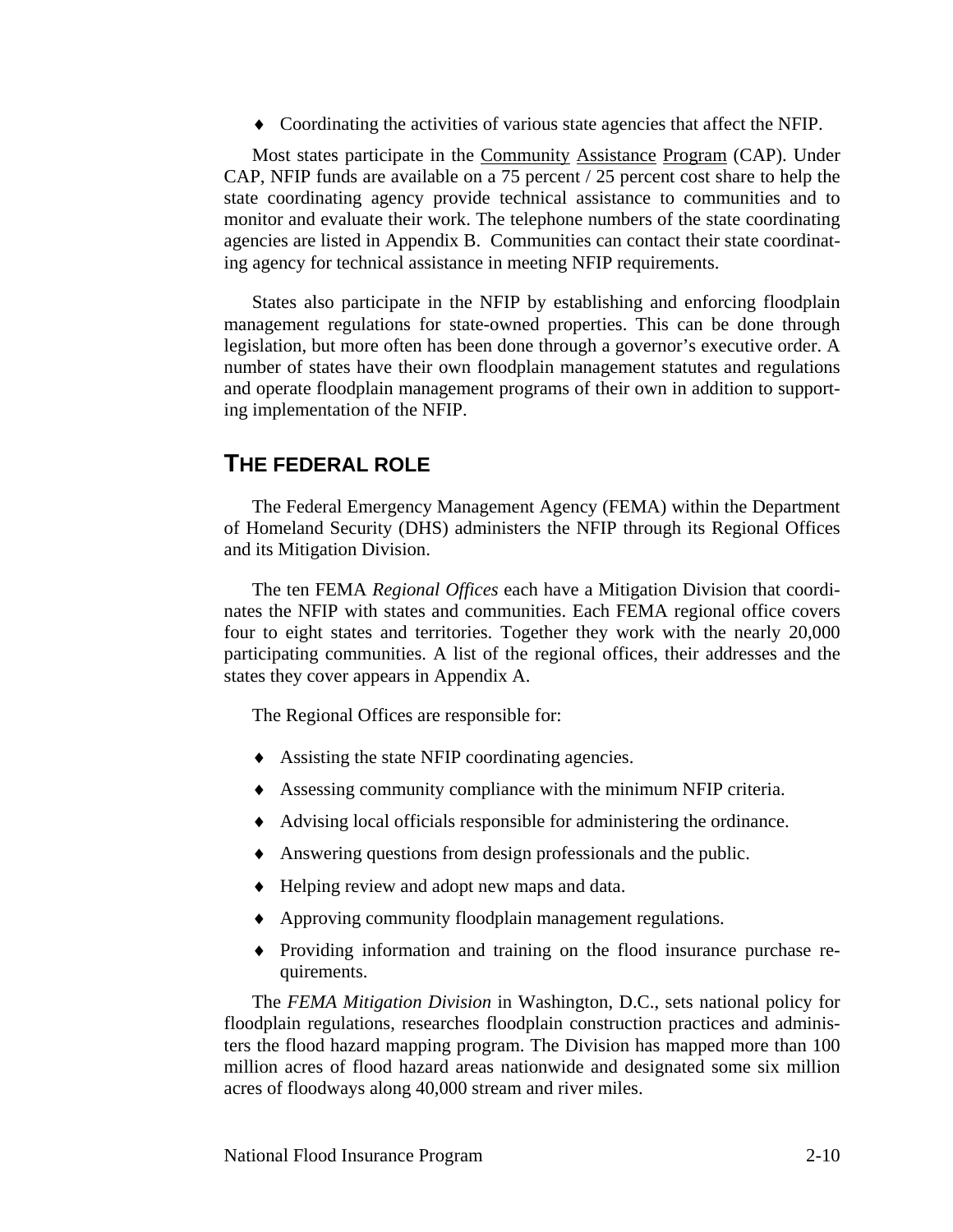*The Mitigation Division* also administers the insurance portion of the program. It sets flood insurance rates, establishes coverage, monitors applications and claims, and markets flood insurance.

The NFIP is operated as a self-supporting program. All NFIP expenses, including claims payments, floodplain management, and administration and, until recently, flood hazard mapping, are paid through insurance premiums, fees on insurance policies, and fees from map revision requests. Congress has recently provided supplemental funding to accelerate the NFIP's Map Modernization program.

Private insurance companies write and service most NFIP flood insurance policies through an arrangement with FEMA called the Write-Your-Own Program. The NFIP also contracts for agent training and other assistance through regional insurance offices. They can be reached through the FEMA Regional Offices.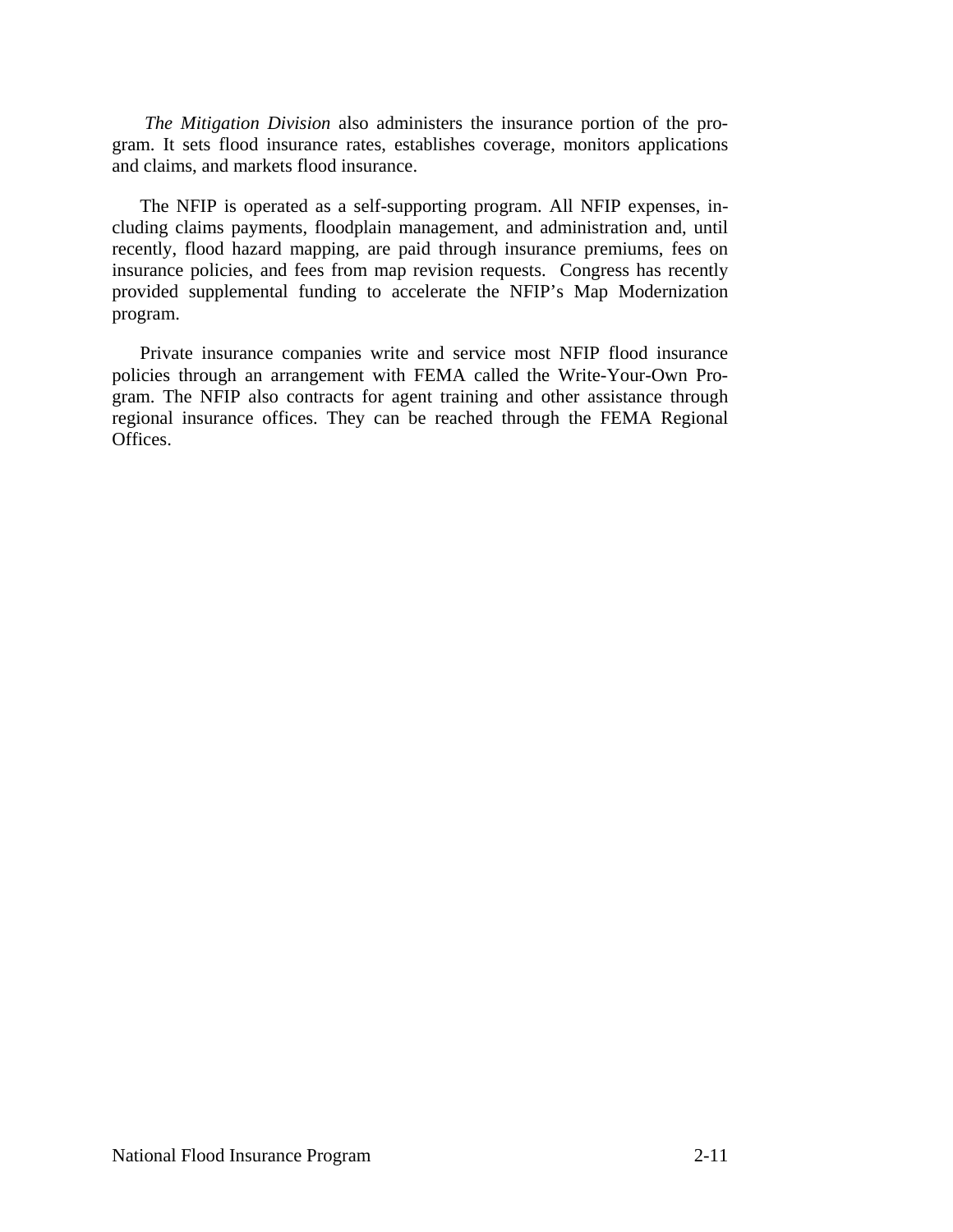### <span id="page-11-0"></span>**D. COMMUNITY PARTICIPATION**

The NFIP is based on a cooperative agreement between the community and FEMA. FEMA can only make flood insurance available in those communities that agree to regulate future development in the floodplain.

### **JOINING THE NFIP**

Participation in the NFIP is voluntary. There is no Federal law that requires a community to join, although some states have requirements. However, as discussed later in this section, a nonparticipating community faces sanctions, such as loss of Federal aid for insurable buildings in the floodplain. These make participation a very important decision for many communities.

To join, a community must adopt a resolution of intent to participate and cooperate with FEMA. The community agrees to "maintain in force…adequate land use and control measures consistent with the [NFIP] criteria" and to:

(i) Assist the Administrator in the delineation of the floodplain,

(ii) Provide information concerning present uses and occupancy of the flood plain,

(iii) Maintain for public inspection and furnish upon request, for the determination of applicable flood insurance risk premium rates within all areas having special flood hazards, elevation and floodproofing records on new construction,

(iv) Cooperate with agencies and firms which undertake to study, survey, map, and identify flood plain areas, and cooperate with neighboring communities with respect to the management of adjoining flood plain areas in order to prevent aggravation of existing hazards;

(v) Notify the Administrator whenever the boundaries of the community have been modified by annexation or the community has otherwise assumed or no longer has authority to adopt and enforce flood plain management regulations for a particular area.

The community must also adopt and submit a floodplain management ordinance that meets or exceeds the minimum NFIP criteria. These criteria are explained in Unit 5 of this course.

As shown in Figure 2-1, most communities joined in the 1970's. At that time they were provided with a Flood Hazard Boundary Map which showed only the approximate boundaries of the floodplain. Generally, they entered the "Emergency Phase" whereby their regulatory responsibilities were limited because of the limited flood hazard data provided on the map.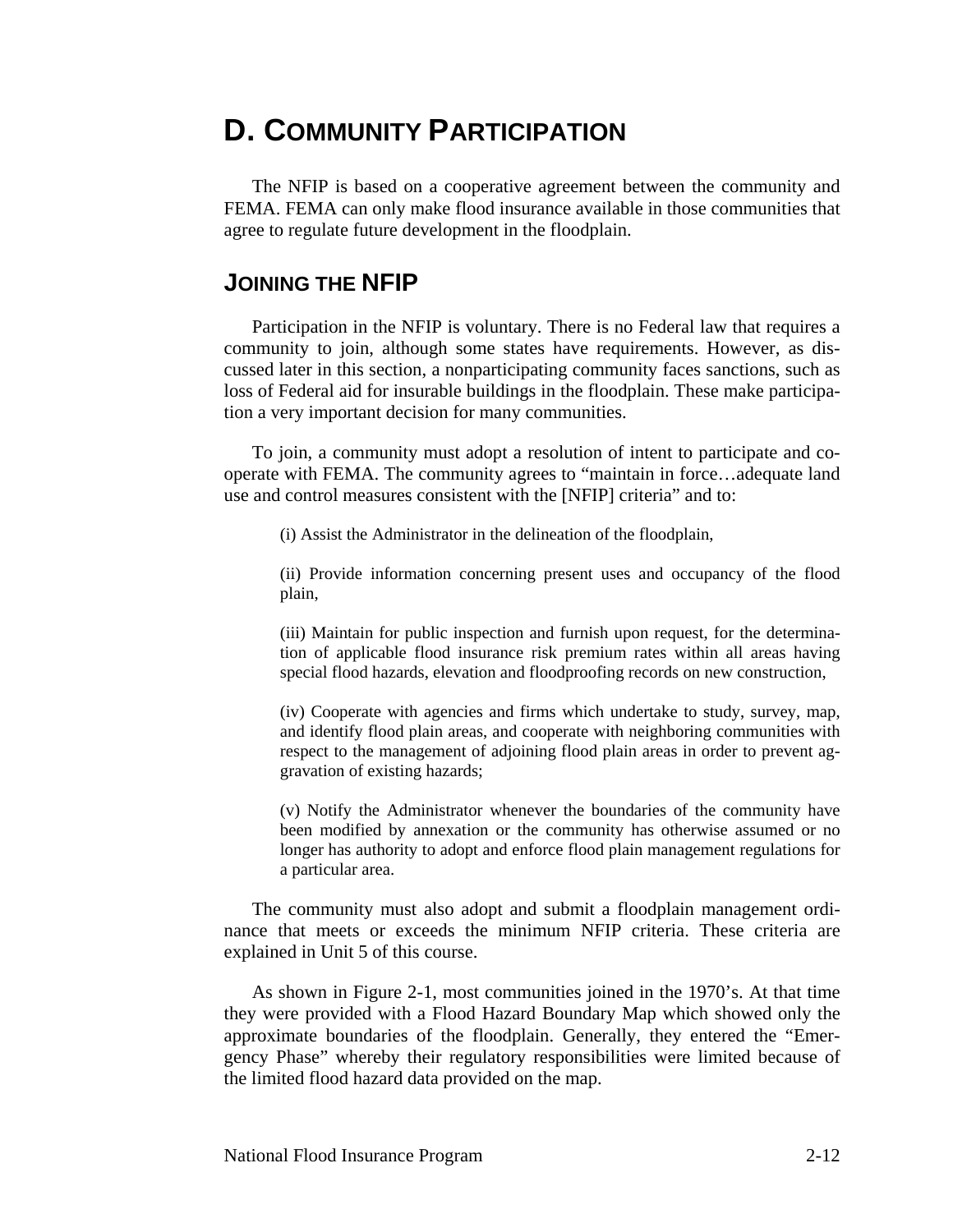<span id="page-12-0"></span>Participating communities receive a Flood Insurance Rate Map (FIRM) and most get a Flood Insurance Study with more detailed flood hazard data. After a period to review and appeal the draft map and study, the community is given six months to adopt the new data in a more comprehensive ordinance.

The FIRM takes effect at the end of the six month period. If the ordinance has been adopted in time, the community is converted to the "Regular Phase" on that date. That is also the date that differentiates "pre-FIRM" buildings from "post-FIRM buildings."

If the ordinance is not adopted in time, the community is suspended from the NFIP. The FIRM still goes into effect on the same date and is used by lenders and Federal agencies for determining where loans can be issued and federal assistance can be provided.

As of the end of August 2003, 97% of the NFIP communities were in the Regular Phase.

### **COMPLIANCE**

The community's floodplain management program and permit records are reviewed periodically by the FEMA Regional Office or state NFIP coordinating agency. Either agency may inspect records as part of a community assistance visit (CAV) or community assistance contact (CAC).

If a community doesn't uphold its part of the agreement and fails to adequately enforce its floodplain management regulations, FEMA has recourse through three approaches:

- ♦ Reclassification under the Community Rating System
- ♦ Probation
- ♦ Suspension from the program

#### **Reclassification under the Community Rating System**



The Community Rating System (CRS) provides a discount in the flood insurance premiums for properties in communities that participate in the CRS and implement floodplain management programs that exceed minimum NFIP requirements. The CRS is explained in Unit 9, Section C. As of May 1, 2004, 1,002 communities participate in CRS. This represents 66% of policies in force.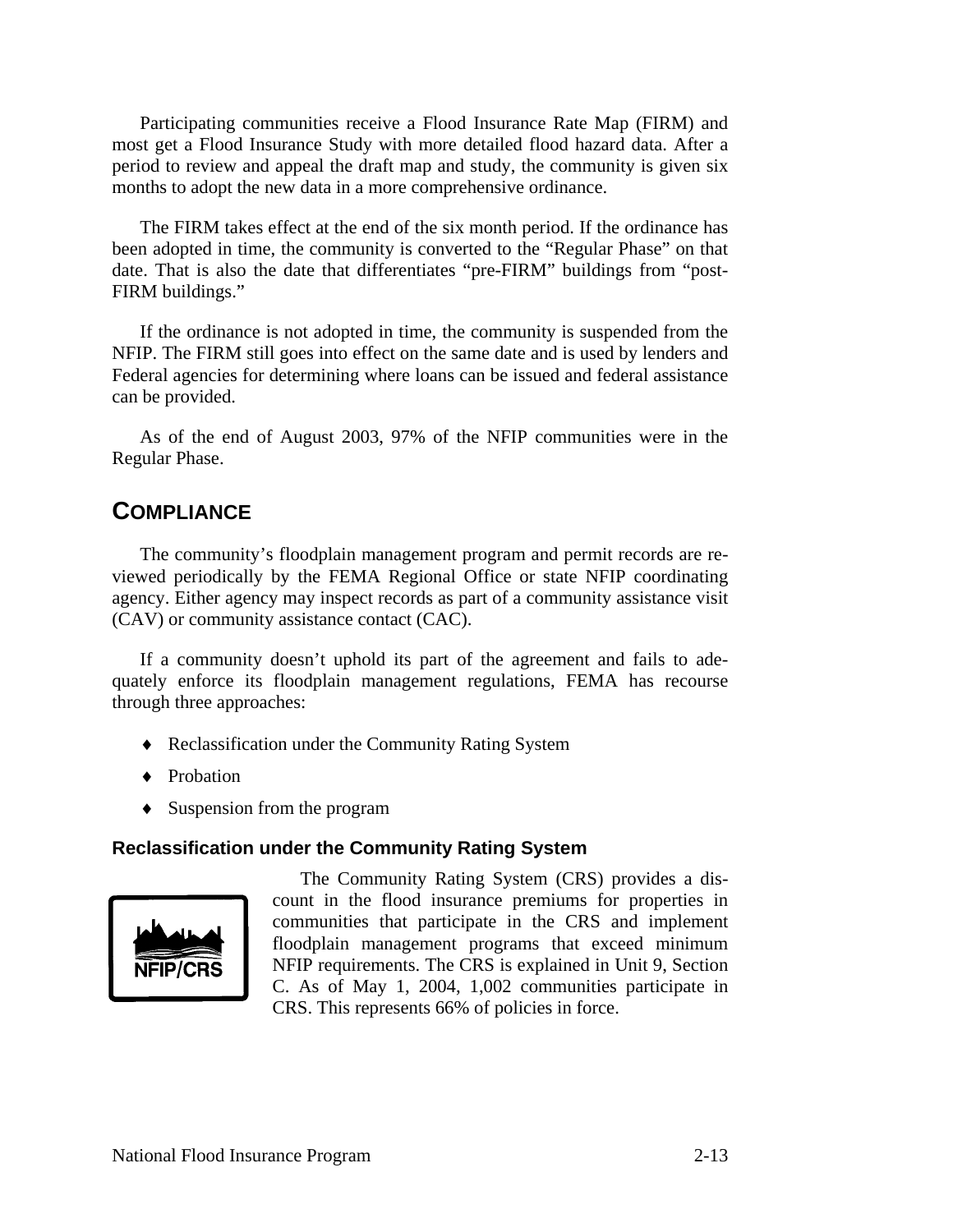<span id="page-13-0"></span>CRS Communities that are deemed to no longer be in full compliance with the NFIP requirements can be reclassified to Class 10. Should that happen, residents would lose their CRS flood insurance premium discounts.

#### **Probation**

Probation represents formal notification to the community that FEMA regards the community's floodplain management program as non-compliant with the NFIP criteria.

Prior to imposing probation, FEMA provides the community a 90-day written notice and lists specific deficiencies in its program and violations. FEMA also notifies all policy holders of the impending probation, telling them that an additional \$50 premium will be charged on policies sold or renewed during the probation period. The objective of this surcharge is to bring the policy holders' attention to the fact that their community is not compliant and failure to correct the problems may lead to suspension.

The community has 90 days to avoid this sanction by correcting the program deficiencies and remedying the identified violations. Probation may be continued for up to one year after the community corrects all program deficiencies. This ensures that the community has truly changed its ways and become compliant and that all policies holders are advised of the situation when their policies are renewed.

#### **Suspension**

If, after a period of probation, a community fails to remedy its violations and program deficiencies, it will be suspended from the NFIP for failure to enforce its floodplain management regulations. Suspension means the community is no longer in the NFIP. It is subject to the sanctions for non-participation that are explained in the next section.

FEMA grants a community 30 days to show why it should not be suspended and then sends it a 30-day suspension letter. FEMA may also conduct a written or oral hearing before suspension takes effect.

A community suspended under the NFIP may apply to the FEMA Regional Office for reinstatement by submitting the following:

- ♦ A local legislative or executive measure reaffirming the community's intent to comply with the NFIP criteria.
- ♦ Evidence that all program deficiencies have been corrected.
- ♦ Evidence that any violations have been remedied to the maximum extent possible.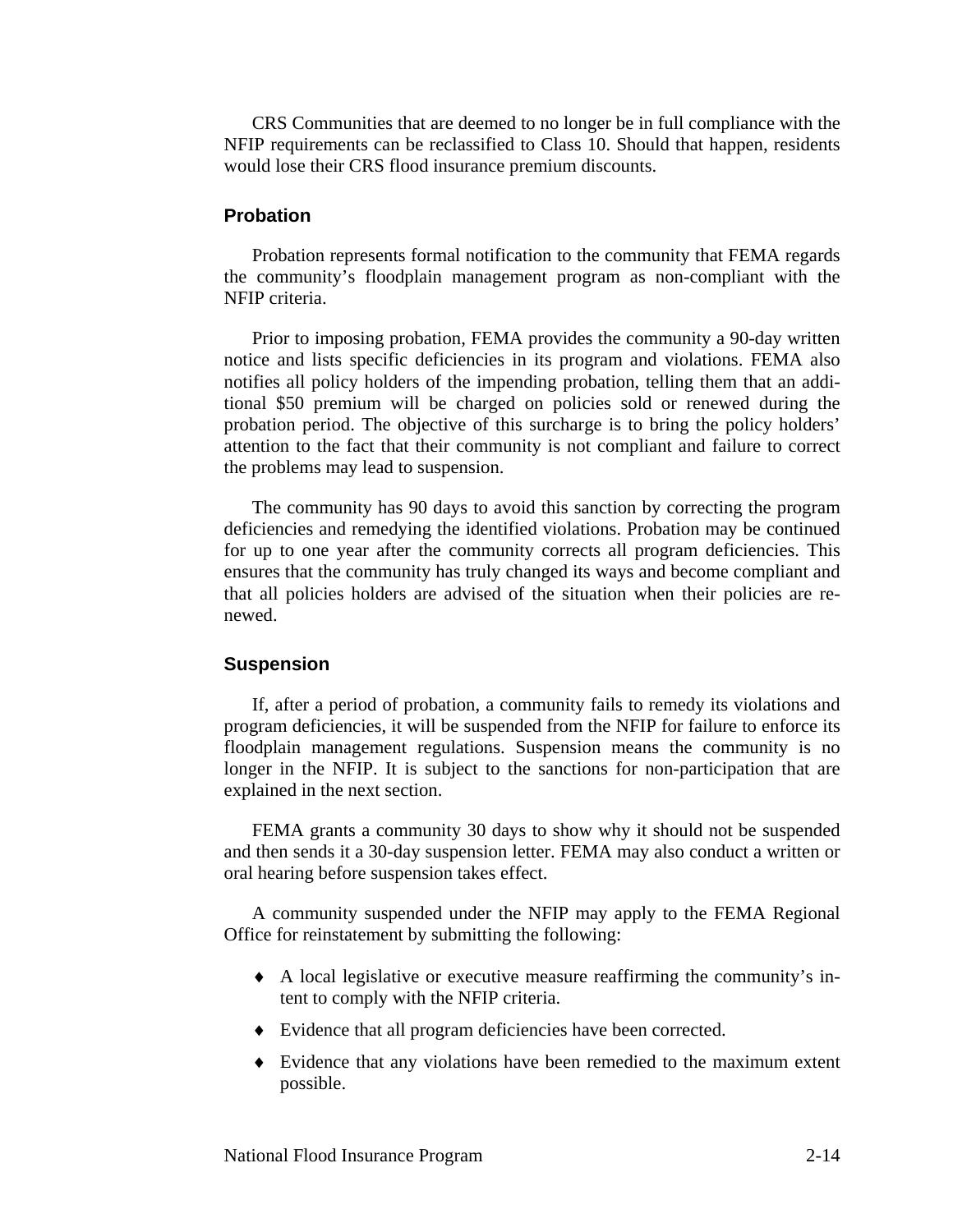<span id="page-14-0"></span>FEMA may reinstate the community to full program status, bring it to a probationary status, or withhold reinstatement for up to one year after a satisfactory submission from the community.

A community will also be suspended if, following due notice, it fails to adopt revisions to its floodplain ordinance in response to flood map revisions or amended minimum NFIP criteria. Communities have a 6 month period after a new or revised map is issued to update their floodplain management regulations to incorporate the new data and make any other necessary changes. If at the end of the 6 months the community has not adopted a compliant ordinance, it is automatically be suspended.

It is not uncommon for communities to be suspended for failure to adopt compliant ordinances. Sometimes communities get a late start revising their ordinance and cannot complete the ordinance adoption process in the allotted 6 months. These communities are reinstated into the NFIP upon adoption of the ordinance provided no non-compliant development has taken place during the suspension.

#### **SANCTIONS FOR NON-PARTICIPATION**

A community that does not join the NFIP, has withdrawn from the program, or is suspended from it faces the following sanctions:

- ♦ Flood insurance will not be available. No resident will be able to purchase a flood insurance policy.
- ♦ If the community withdraws or is suspended, existing flood insurance policies will not be renewed.
- ♦ No Federal grants or loans for the acquisition or construction of buildings may be made in identified flood hazard areas under programs administered by Federal agencies such as HUD, EPA, and SBA.
- ♦ No Federal disaster assistance may be provided to repair insurable buildings located in identified flood hazard areas for damage caused by a flood.
- ♦ No Federal mortgage insurance or loan guarantees may be provided in identified flood hazard areas. This includes policies written by FHA, VA, and others.
- ♦ Federally insured or regulated lending institutions, such as banks and credit unions, must notify applicants seeking loans for insurable buildings in flood hazard areas that:
	- -- There is a flood hazard and
	- -- The property is not eligible for Federal disaster relief.